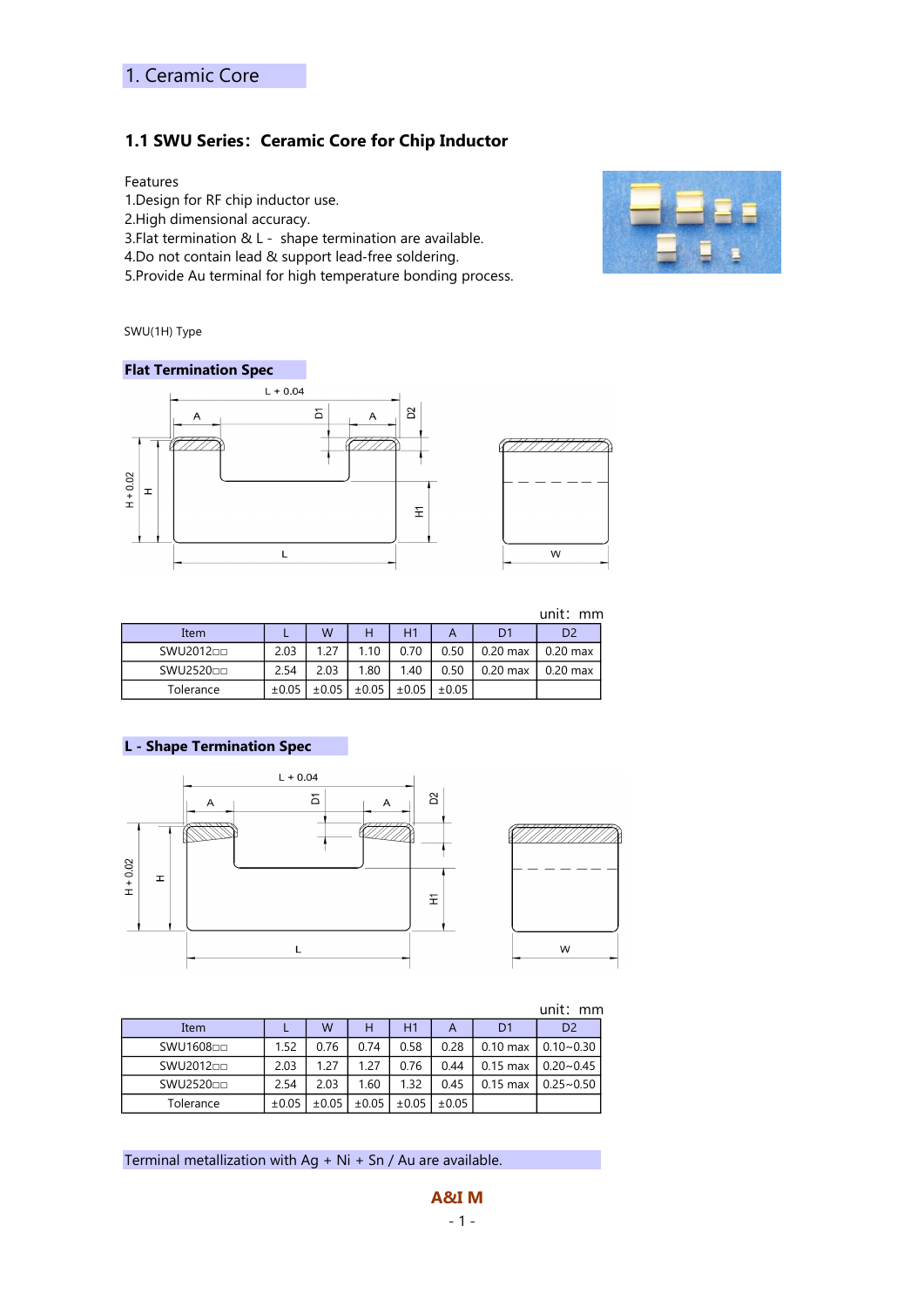# 1.2 SWI Series: Ceramic Core for Chip Inductor

SWI (2H) Type



unit: mm

| Item      | -          | W          |            | $\blacksquare$ |            | ◡          | n.<br>◡    | D <sub>2</sub> |
|-----------|------------|------------|------------|----------------|------------|------------|------------|----------------|
| SWI322500 | 3.05       | 2.10       | .90        | .20            | 0.50       | 0.20       | $0.20$ max | $0.20$ max     |
| Tolerance | $\pm 0.05$ | $\pm 0.05$ | $\pm 0.05$ | ±0.05          | $\pm 0.05$ | $\pm 0.05$ |            |                |

L - Shape Termination Spec



|           |            |            |            |       |            |       |            | unit: mm                           |
|-----------|------------|------------|------------|-------|------------|-------|------------|------------------------------------|
| Item      |            | W          | н          | H1    | А          |       | D1         | D <sub>2</sub>                     |
|           |            |            |            |       |            |       |            |                                    |
| SWI100500 | 1.01       | 0.45       | 0.50       | 0.30  | 0.20       | 0.10  |            | $0.075$ max $\vert 0.07 \sim 0.20$ |
| SWI160800 | 1.52       | 0.75       | 0.78       | 0.38  | 0.28       | 0.12  | $0.10$ max | $0.10 - 0.30$                      |
| Tolerance | $\pm 0.05$ | $\pm 0.05$ | $\pm 0.05$ | ±0.05 | $\pm 0.05$ | ±0.05 | -          |                                    |

Terminal metallization with  $Ag + Ni + Sn / Au$  are available.